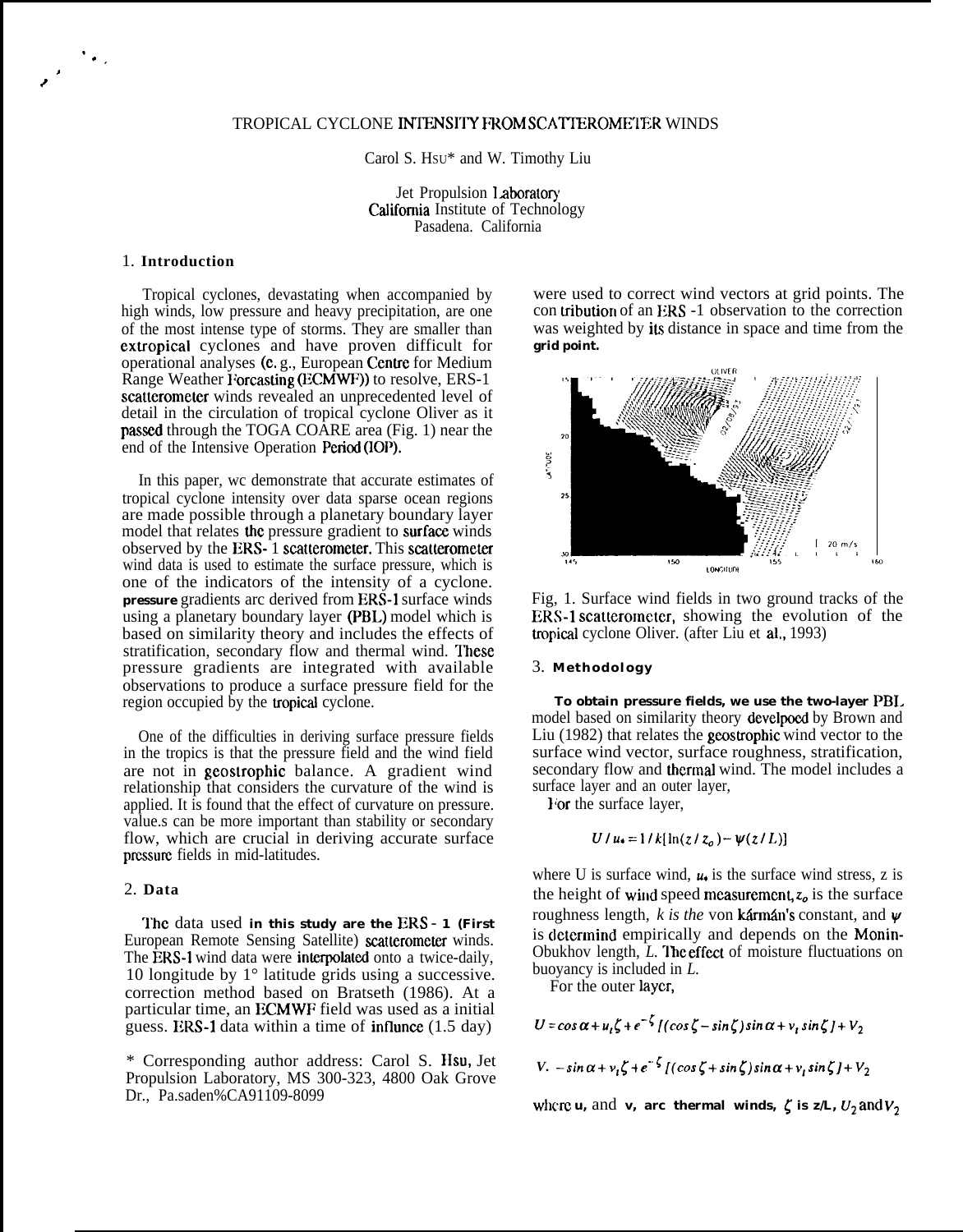are secondary flow, and a is the geostrophic departure angle.

To obtain u,, drag coefficients for momcmtum, heat and moislure have to be solved simultaneously through iteration. 'I'he moisture transfer coefficient in the surface layer is modified according to Bradley et al, (1991) based on Liu et al. (1979) and methods of appl ying satellite data (c. g. Liu et al., 1994) in the tropical oceans are being pursued.



Fig. 2. Objectively analyzed ERS-1 wind field (top) and the corresponding ECMWF analysis (bottom) near tropical cyclone Oliver for Feb 11, 1993.

The scatterometer wind vectors along with ECMWF sca surface temperature, surface air temperature and humidity are used as inputs to obtain pressure gradients. A gradient wind balance is assumed to exist between these pressure gradients and the winds at the top of the boundary layer. Pressure values arc then integrated with available observations to produce a surface pressure field for the region occupied by the tropical cyclone. An inversion method is used to minimize the errors introduced through the integration.

4. Results

On 11 Feb 1993 ERS-1 scatterometer winds have full coverage of tropical cyclone Oliver (Fig. 1). The interpolated scatterometer wind field and the corresponding ECMWF wind analysis  $(2.5^{\circ} \times 2.5^{\circ} \text{ resolution})$  are shown in Fig. 2. There is a substantial discrepancy between the two fields in the location of the low center. The cyclone center is near  $156^{\circ}$ E,  $22^{\circ}$ S in the ERS-1 analyses, while ECMWF winds show it to be at 161°E, 20°S. The tropical cyclone exibits stronger intensity in the pressure field derived from scatterometer winds even when curvature effect is not considered and has a central pressure of 1014 mb compared to the 1016 mb in the ECMWF analyses (Fig. 3).



Fig. 3. Pressure fields with neutral stability derived from ERS-1 scatterometer wind (upper) and from the ECMWF sea level pressure analysis (lower) for Fcb 11, 1993,

When other forcings arc included in the PB1. model, the position and the magnitude of the central pressure derived from scatterometer winds are affected. In mid-latitudes, the effect of secondary flow and stability can be significant because the size of the cylones in those latitudes is larger. In the tropics, however, the effects of those two are relatively insignificant as illustrated in Fig. 4. The intensity of the cyclone does not vary much (about 0.5 mb ) with the inclusion of either of these two effects , yet